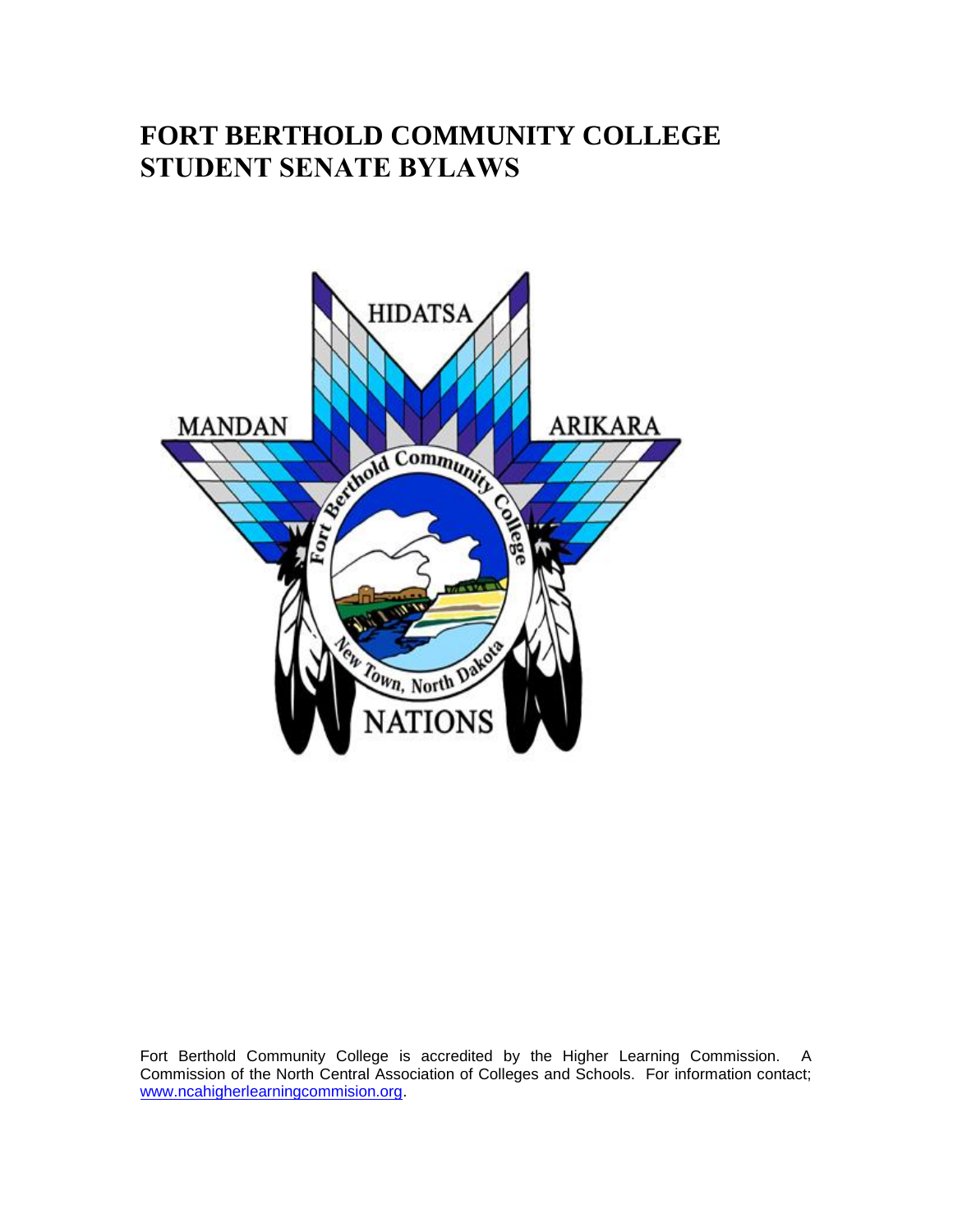## Fort Berthold Community College Student Senate By-Laws

# **Fort Berthold Community College "Student Senate" BY-LAWS**

#### **Definition and Philosophy**

The following by-laws are a set of operations, procedures, and guidelines, rather than rules and regulations, by which the FBCC Student Senate is to function and be governed. This set of by-laws is binding to all members of the Student Senate, but is not binding to itself. Amendments to the by-laws may be proposed in the same manner as amendments to the policies of the Fort Berthold Community College.

*"Fort Berthold Community College believes learning is a lifelong process that involves mental, social, physical and spiritual growth. Student learning is the reason the Fort Berthold Community College exists."*

#### **Code of Conduct**

Fort Berthold Community College is committed to the creation and maintenance of a living-learning environment, which fosters the intellectual, personal, social, and ethical development of the students. Respect for the rights of others and self-discipline are essential for the fulfillment of these goals. The Code of Conduct is designed to explain the rights and responsibilities inherent in membership in this academic community. Students are encouraged to familiarize themselves with all applicable policies and regulations. Ignorance of policies regarding expected behavior will not be accepted as a defense or excuse. Members of the Student Senate should recognize that their actions will reflect upon the entire Student Senate and its members. Such failure to abide by the aforementioned Code of Conduct will result in the Executive President referring the matter to the appropriate committees for review.

## **ARTICLE I – General Powers**

#### SECTION 1. - GENERAL POWERS

The executive power of the Student Senate shall be vested in the Executive Council of the Student Senate. The Student Senate shall have the following powers:

- 1. The Vice President of Student Services shall act as a Supervisor to the Student Senate Advisors.
- 2. The College Administration reserves the right to approve or disapprove regulations adopted by the Student Senate.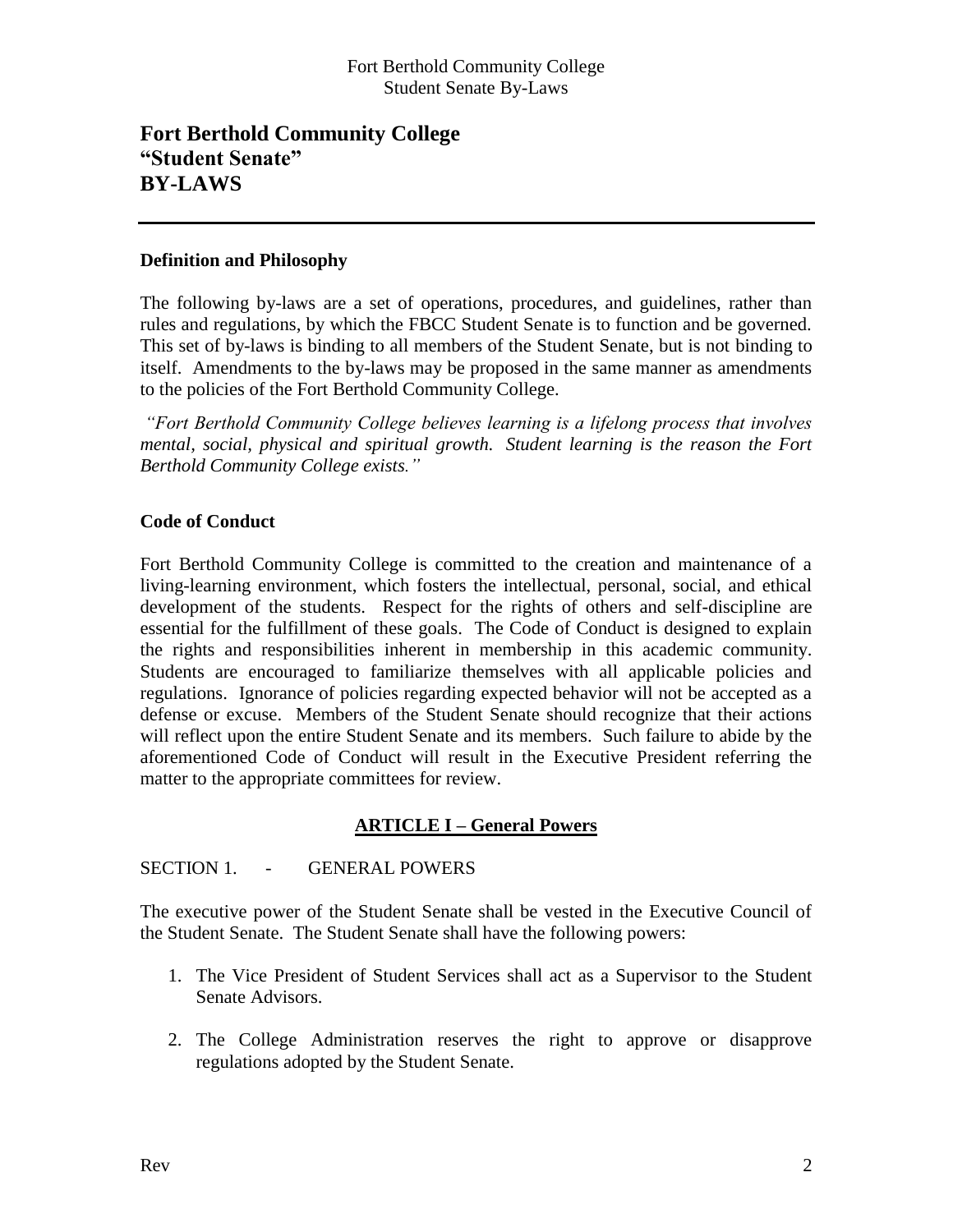## Fort Berthold Community College Student Senate By-Laws

3. The Student Senate shall have the power to approve or disapprove the President's appointments to or removals from the standing committees by a two-thirds (2/3) majority vote.

## **ARTICLE II – EXECUTIVE COUNCIL**

#### SECTION 1. - Number of Executive Council Members

The Student Senate is the official representative of the student body at Fort Berthold Community College. It shall consist of nine (10) members from the student body.

#### SECTION 2. - Composition

The ten (10) members of the Executive Council shall be students enrolled at Fort Berthold Community College.

#### Officers:

- President
- Vice-President
- Secretary
- Treasurer

Members: (Student Representatives)

- New Town Representative
- Mandaree Representative
- Twin Buttes Representative
- White Shield Representative
- Parshall Representative
- Public Relations

## SECTION 3. - ELECTION OF EXECUTIVE COUNCIL

An election is held for the positions of President, Vice-President, Secretary, Treasurer and Student Representatives during the Fall Semester each academic year.

#### SECTION 4. - PROCEDURES FOR ELECTION SHALL BE:

- 1. A special election committee will be set up by the Advisors to handle the election procedure as outlined below.
- 2. All Student Senate positions will be run on a campaign basis. He/She shall make written notification to the Student Advisor of their Candidacy. The written notification must be made two weeks prior to the election date.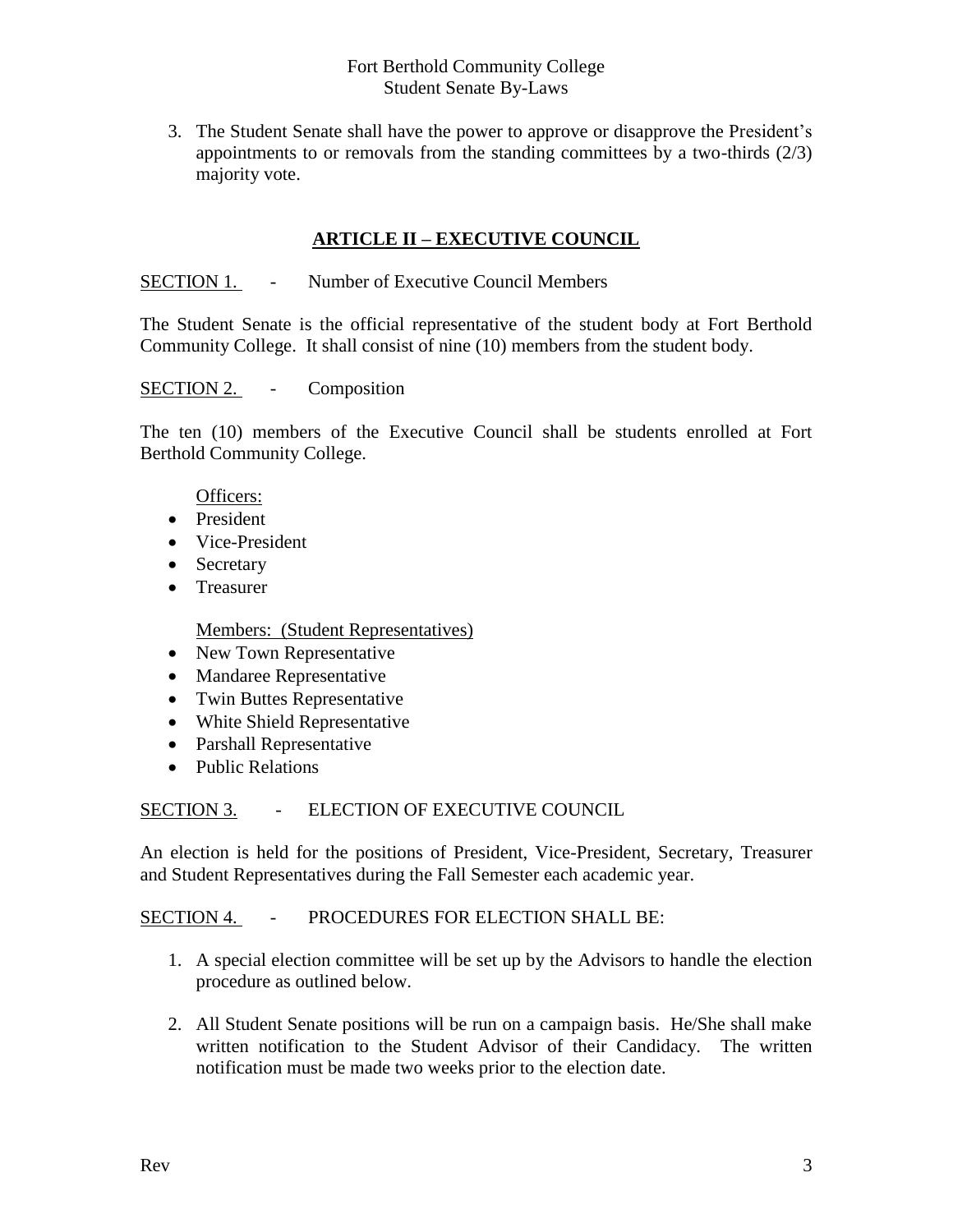## Fort Berthold Community College Student Senate By-Laws

- 3. All candidates except for first year students must maintain the appropriate grade point averages (see College Catalog – Pages 23 & 24).
- 4. Ballots will be prepared listing the candidates for President, Vice-President, Secretary, Treasurer and Student Representatives. Voting will take place at the Academic Center on the Fort Berthold Community campus or the Mentor Offices in the communities for a two (2) day period.
- 5. Students will be instructed to vote for one (1) President, one (1) Vice-President, one (1) Secretary, one (1) Treasurer, and one (1) Student Representative from each district area, and one Public Relations person.
- 6. Each Student will be allowed to vote only once.
- 7. Ballots must be filled out completely; any incomplete ballot will be thrown out and not counted.
- 8. The number of ballots must match the sign-in sheets at each voting area. If the number of ballots does not match the sign-in sheet numbers, the election will be called null and void. There will be a re-election.
- 9. Ballots will be counted by an Election Committee which will be formed by the FBCC Vice President of Student Services.

## SECTION 5. - CRITERIA FOR EXECUTIVE COUCIL

Any student running for election for an officer position (President, Vice-President, Treasurer, Secretary) must be a full-time student and must be carrying at least (12) twelve credits. The District Representative and the Public Relations Person must be at least part-time, carrying at least six (6) credits.

SECTION 6. - TERMS

Term of office shall be for one (1) academic year for the Student Representatives and the Public Relations Person. Term of office for the officer positions (President, Vice-President, Treasurer, and Secretary) will be for two (2) academic years.

#### SECTION 7. - VACANCIES

In the event a member of the Executive Council must resign his/her position during their term of office, that position will be filled by a special election.

Exception: In filling the President's position it will be filled by the Vice-President. The vacated position of Vice-President will be filled by a special election.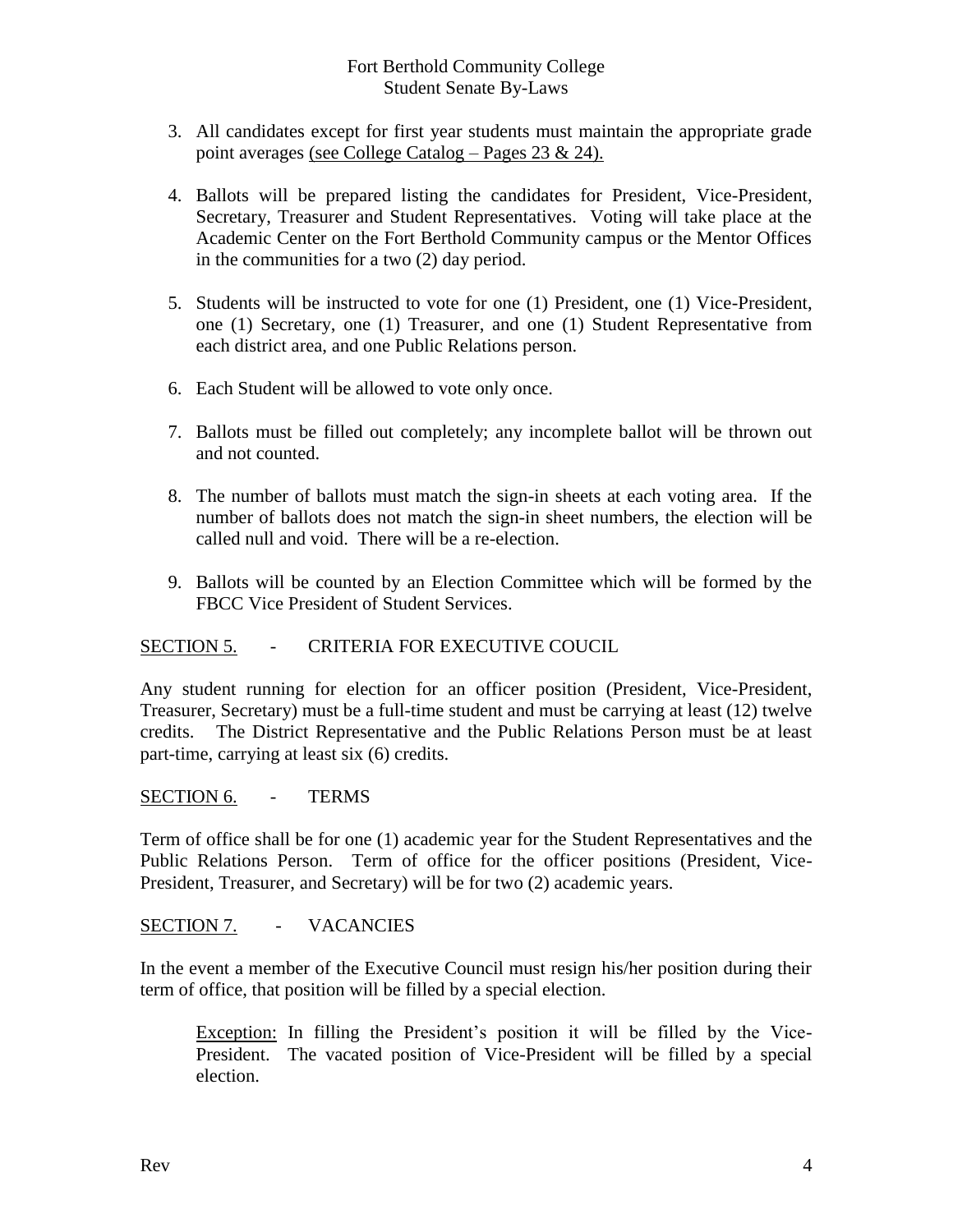## SECTION 8. - REMOVAL

Any of the Executive Council of the Student Senate May be removed from office in the event they fail to uphold the principles of the organization. Removal from office will be enacted in the following manner:

1. Impeachment - Any member of the Student Senate may be impeached two-thirds (2/3) majority vote of the voting students of the Student Senate voting by secret ballot at a Special Meeting.

> In order to approach the Student Senate on the matter of impeachment of one of its members, an individual must possess a petition bearing signatures of at least ten per cent (10%) of the student body. Charges must be in writing and signed.

- 2. Resignation Any officer may resign through submission of a formal Letter of resignation.
- 3. Expulsion from office- Office Three (3) unexcused absences from a duly called meeting will constitute reason for expulsion from office.
- 4. Withdrawal from College-Any Executive Council Member who withdraws from school automatically withdraws from the Executive council.
- 5. Any Student Senate member who does not abide by the Code of Conduct, attendance requirements, and grade point requirements will result in immediate dismissal.

SECTION 9. - MEETINGS

The Student Senate will meet monthly at a time and place designated by the Executive Council, unless otherwise called by the Student Senate President.

- 1. Order for Meeting:
	- a. The Student Senate shall operate meetings by Robert Rules of Order.
- 2. Regular Meetings:

The Student Senate shall hold regular meetings every month during the school year.

- a. Notice of meetings will be posted by the Secretary
- b. Notice will be posted two (2) days prior to meeting date
- c. Secretary will notify students in the communities by telephone or fax.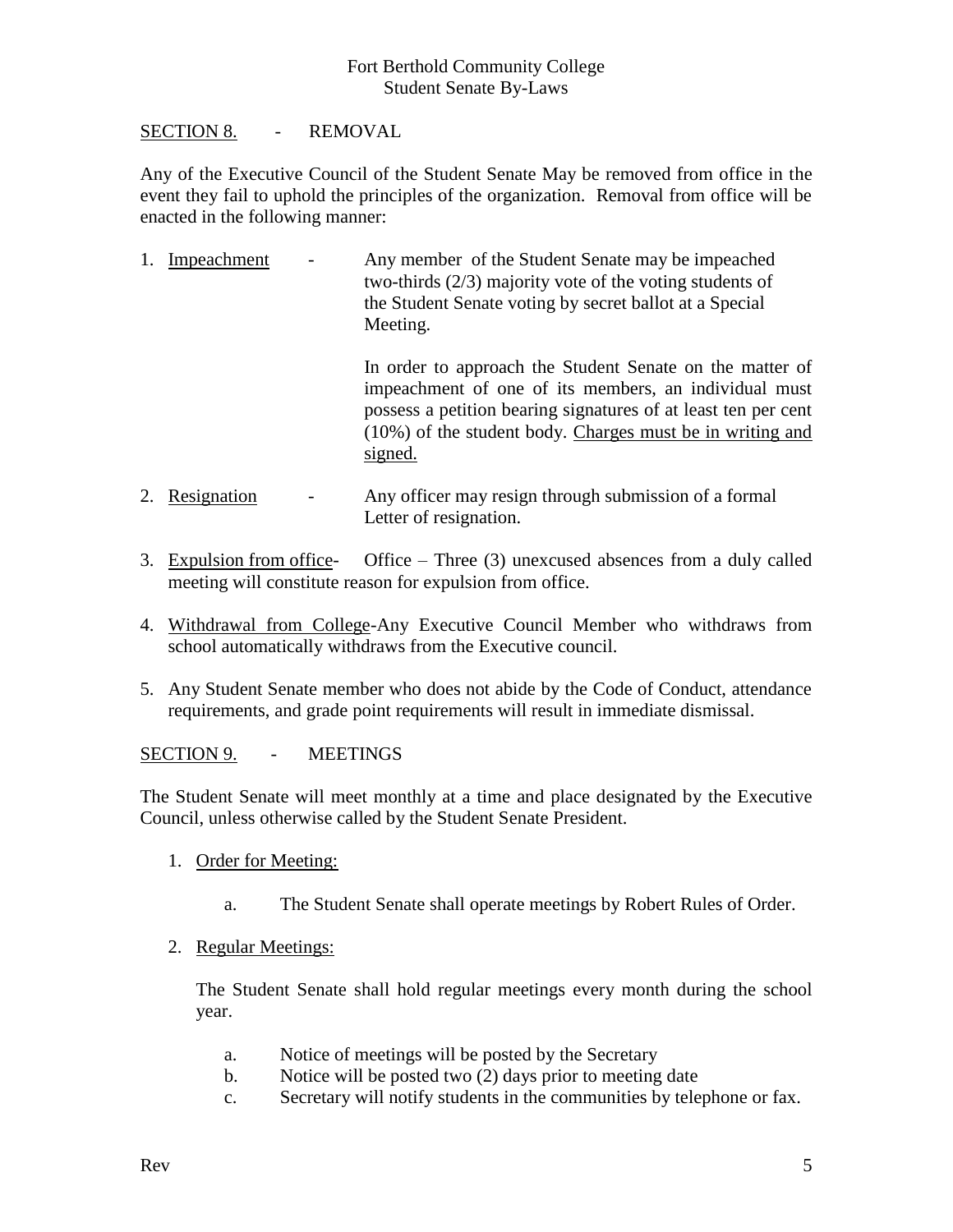- 3. Special Meetings:
	- a. Special meetings may be called as deemed necessary by the Student Senate President, College President, Vice President of Academics or Vice President of Student Services.

SECTION 10: - QUORUM

Prior to conducting official business at a designated meeting at least three (3) members of the Executive Council must be present.

#### SECTION 11: - MEETING AGENDA

The agenda for the Student Senate meeting shall be developed by the Executive Council prior to the meeting. The format for the agenda will be as follows:

- 1. Call Meeting to order
- 2. Quorum Establishment
- 3. Approval of Agenda
- 4. Reading of Minutes
- 5. Treasurer's Report
- 6. Standing Committee Report
- 7. Committee Report
- 8. Old Business
- 9. New Business
- 10. Announcements

## **ARTICLE III**

SECTION 1: - Designation

The Executive Council of the Student Senate shall consist of the President, Vice-President, Secretary, Treasurer and Five (6) Student Representatives.

No more than (1) office may be held by the same person.

No Executive Council may serve on any other Fort Berthold Community College Club/Organization as an officer

SECTION 2: - DUTIES AND AUTHORITY

The elected Executive Council of the Student Senate shall assume the respective duties and possessed of the respective authority as follows: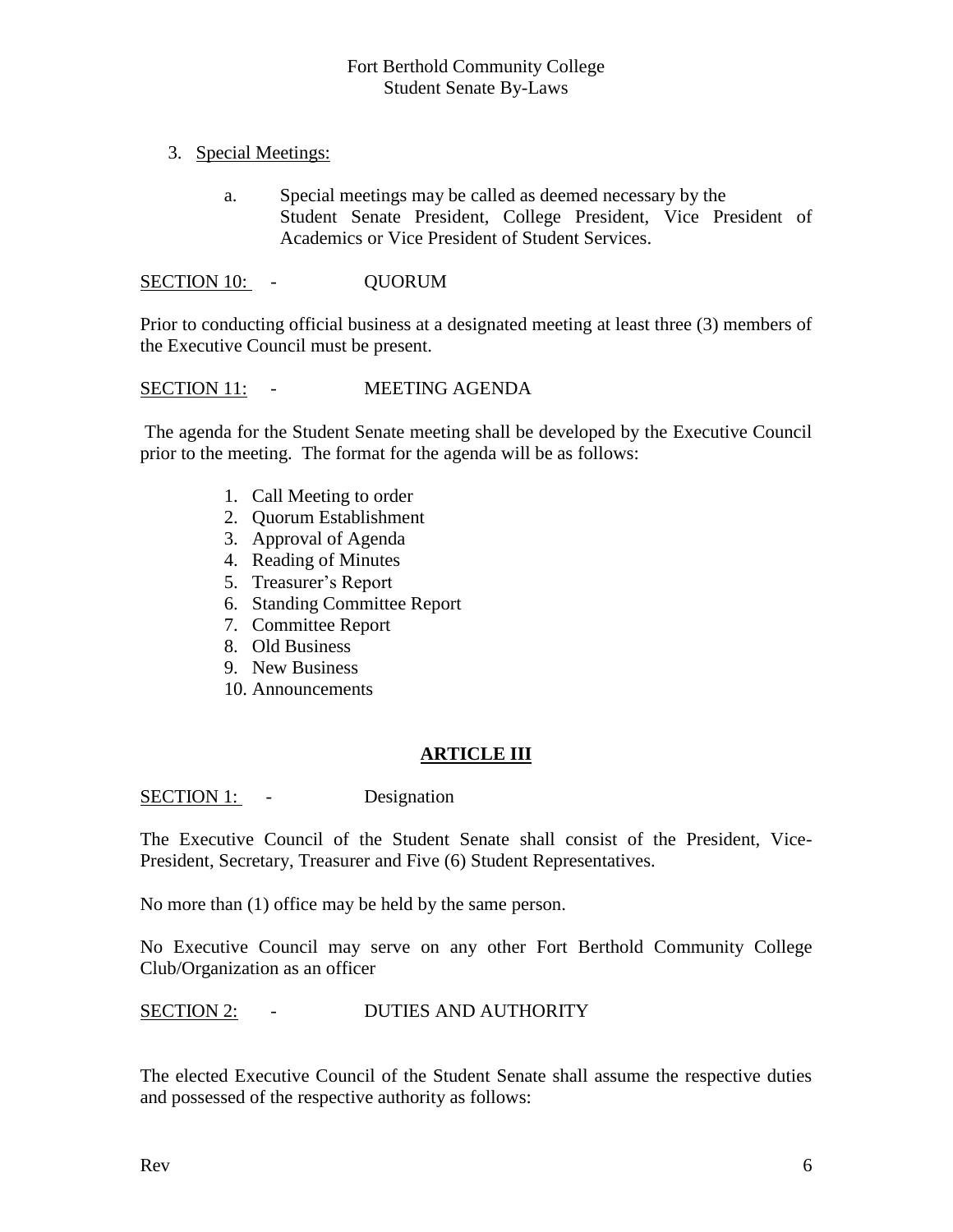## A. PRESIDENT:

- 1. The President shall be the presiding officer at all meetings of the Student Senate.
- 2. The President shall have the authority to create standing and ad hoc/special committees and to appoint members thereof, as the Student Senate may determine necessary and appropriate.
- 3. Represent the Student Senate at functions where an official student representative is deemed advisable.
- 4. Ensures the agenda is prepared for meetings
- 5. Serves as an ex-officio member on all standing committees.
- 6. Appoints chairperson of the Finance Committee.
- 7. Serves as chairperson of the Finance Committee.
- 8. Does not vote on any issues, unless there is a tie vote.

## B. VICE-PRESIDENT:

- 1. The Vice-President shall assume the duties of the President in those instances wherein the President is not present to act, is unable to act, or refuses to act.
- 2. The Vice-President shall assist the President in the execution of his/her duties.
- 3. The Vice-President shall succeed to the office of the President of Student if the President resigns his/her position or is removed.

# C. SECRETARY:

- 1. The Secretary shall serve as the executive secretary of the organization.
- 2. The Secretary shall compile and maintain all documents and other written materials arising out of the operation of the Student Senate
- 3. The Secretary, in conjunction with the President, shall be responsible for all written correspondence as may be necessary for the operation of the Student Senate.